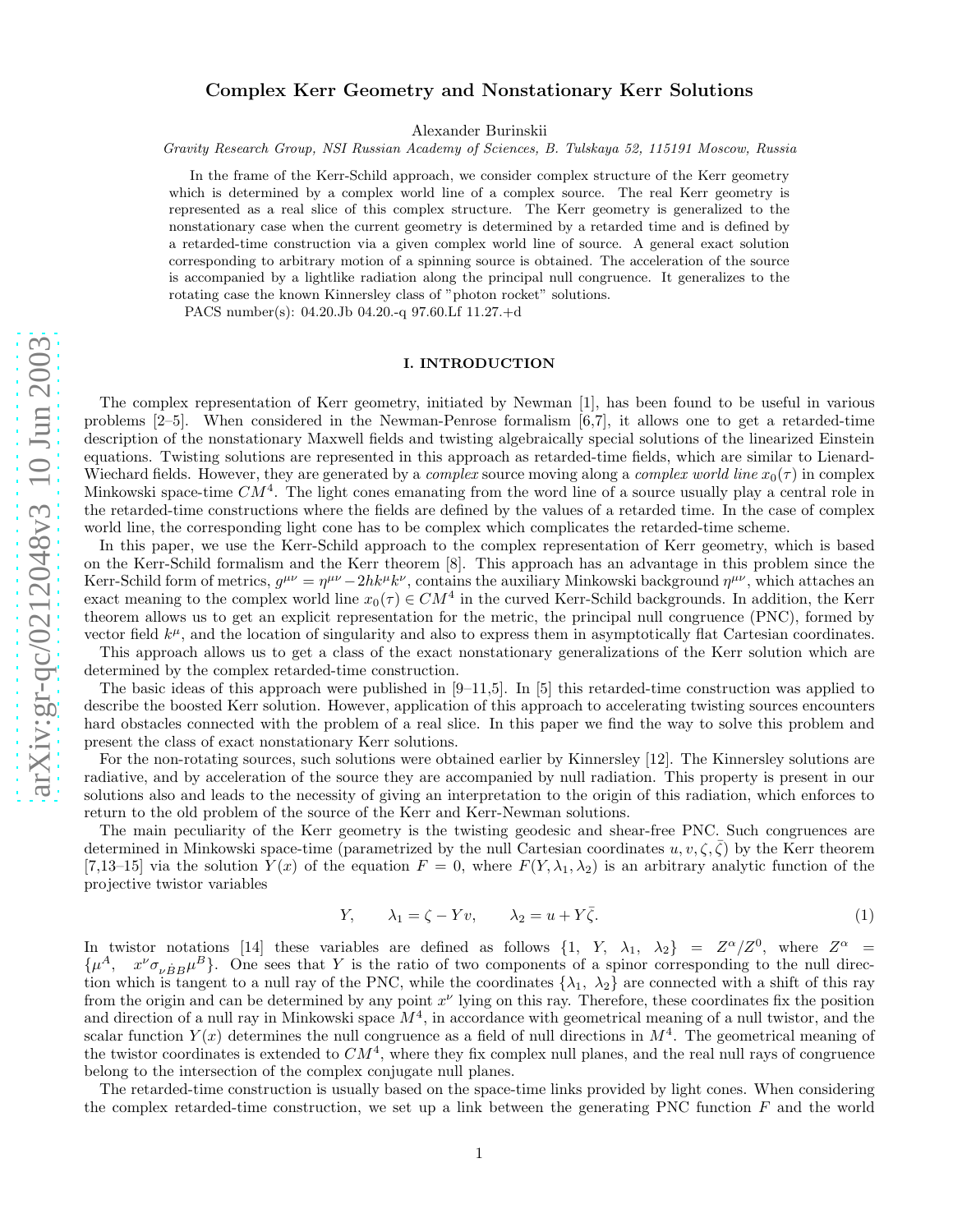line of a complex source. In the problem considered there appears the obstacle that the real light cone does not have intersections with complex world line. In  $CM<sup>4</sup>$  light cones split on the families of 'left' and 'right' complex null planes, which take over the role of the light cone in the complex retarded-time scheme. Each of the 'left' null planes is determined by the fixed values of the coordinates  $\{Y, \lambda_1, \lambda_2\}$  and represents a geometrical realization of the twistor [14].

In Sec.II we recollect the basic properties of Kerr geometry and give a nonformal treatment clarifying its complex structure. A consequent treatment based on the Kerr-Schild formalism is started in Sec.III.

In Appendix A we give the basic necessary relations of the Kerr-Schild formalism, and in the Appendix B we give a proof of the Kerr theorem adapted to the Kerr-Schild formalism. During the proof we obtain some relations that are necessary for subsequent treatment of the real slice procedure described in Sec.III. It allows us to integrate the Einstein field equations, which is performed in Sec.IV.

# II. COMPLEX STRUCTURE OF KERR GEOMETRY AND RELATED RETARDED-TIME **CONSTRUCTION**

#### A. Appel source and main peculiarities of the real and complex Kerr geometry

The Kerr singular ring is one of the most remarkable peculiarities of the Kerr solution. It is a branch line of space on two sheets: "negative" and "positive" where the fields change their signs and directions. There exist the Newton and Coulomb analogues of the Kerr solution possessing the Kerr singular ring. This allows one to understand the origin of this ring as well as the complex origin of the Kerr source. The corresponding Coulomb solution was obtained by Appel still in 1887 by a method of complex shift [17].

A point-like charge e, placed on the complex z-axis  $(x_0, y_0, z_0) = (0, 0, ia)$ , gives the real Appel potential

$$
\phi_a = Re \, e/\tilde{r}.\tag{2}
$$

Here  $\tilde{r}$  is in fact the Kerr complex radial coordinate  $\tilde{r} = P Z^{-1} = r + ia \cos \theta$ , where r and  $\theta$  are the oblate spheroidal coordinates. It may be expressed in the usual rectangular Cartesian coordinates  $x, y, z, t$  as

$$
\tilde{r} = [(x - x_0)^2 + (y - y_0)^2 + (z - z_0)^2]^{1/2} = [x^2 + y^2 + (z - ia)^2]^{1/2}.
$$
\n(3)

The singular line of the solution corresponds to  $r = \cos \theta = 0$ , and it is seen that the Appel potential  $\phi_a$  is singular at the ring  $z = 0$ ,  $x^2 + y^2 = a^2$ . It was shown that this ring is a branch line of space-time for two sheets, similar to the properties of the Kerr singular ring. Appel potential describes exactly the e.m. field of the Kerr-Newman solution [18].

If the Appel source is shifted to a complex point of space  $(x_o, y_o, z_o) \rightarrow (0, 0, ia)$ , it can be considered as a mysterious "particle" propagating along a *complex world-line*  $x_0^{\mu}(\tau)$  in  $CM^4$  and parametrized by a complex time  $\tau$ . The complex source of the Kerr-Newman solution has just the same origin [1,3] and can be described by means of a complex retarded-time construction for the Kerr geometry. <sup>1</sup>

The Kerr twisting PNC is the second remarkable structure of the Kerr geometry. It is described by a vector field  $k^{\mu}$  which determines the Kerr-Schild ansatz for the metric,

$$
g_{\mu\nu} = \eta_{\mu\nu} + 2hk_{\mu}k_{\nu},\tag{4}
$$

where  $\eta_{\mu\nu}$  is an auxiliary Minkowski space-time and

$$
h = \frac{mr - e^2/2}{r^2 + a^2 \cos^2 \theta}.
$$
\n(5)

This is a remarkable simple form showing that all the complication of the Kerr solution is included in the form of the field  $k_\mu(x)$  which is tangent to the Kerr PNC. This form shows also that the metric is singular at  $r = \cos \theta = 0$ , which are the focal points of the oblate spheroidal coordinate system.

<sup>&</sup>lt;sup>1</sup>The objects described by the complex world-lines occupy an intermediate position between particle and string. Like a string they form two-dimensional surfaces or world-sheets in space-time [3,19]. In many respects this source is similar to the "mysterious"  $N = 2$  complex string of superstring theory [19].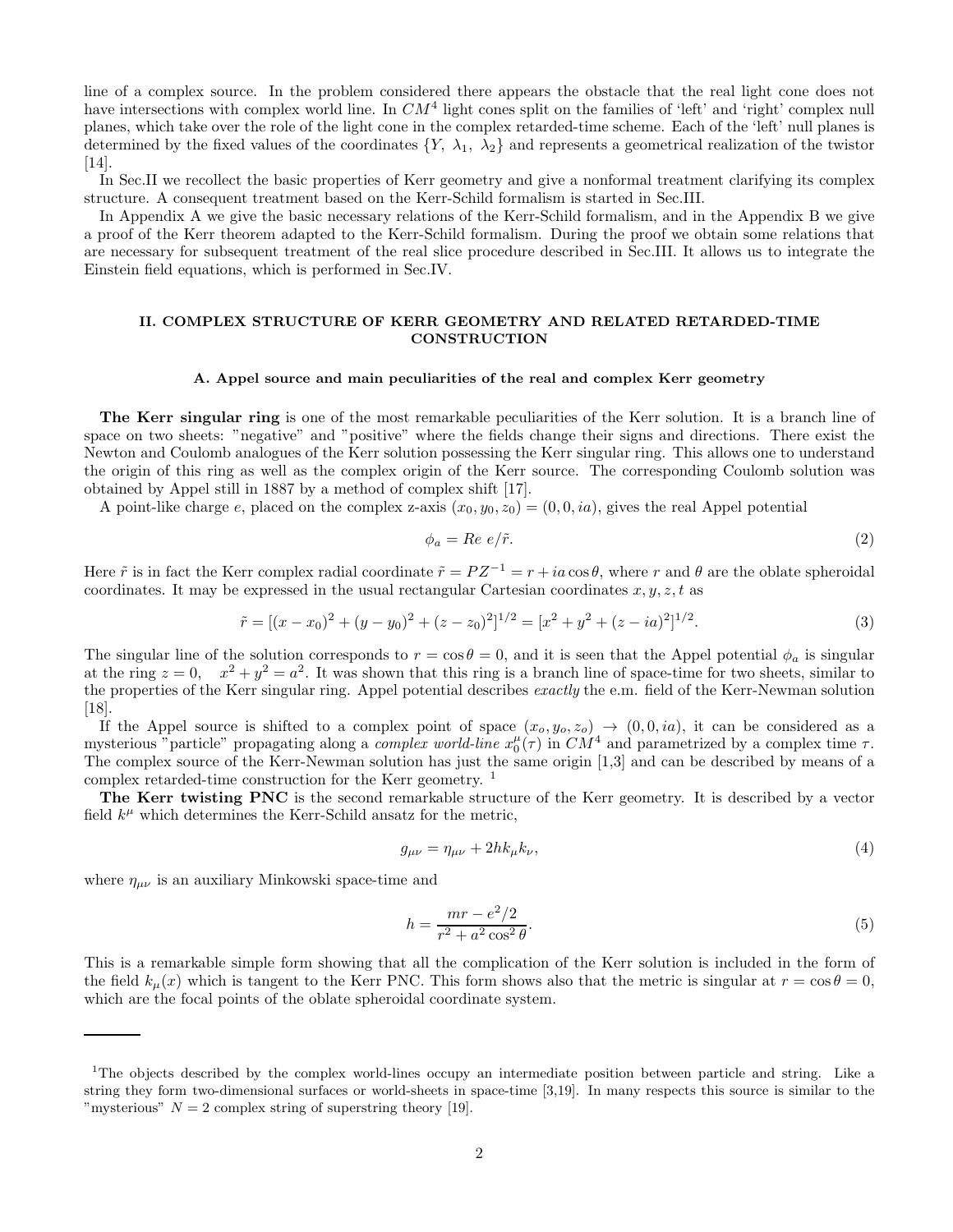

FIG. 1. The Kerr singular ring and 3D section of the Kerr principal null congruence. Singular ring is a branch line of space, and the PNC propagates from the "negative" sheet of the Kerr space to "positive " one, covering the space-time twice.

The field  $k^{\mu}$  is null with respect to  $\eta_{\mu\nu}$  as well as with respect to the metric  $g_{\mu\nu}$ . The Kerr singular ring and a part of the Kerr PNC are shown in Fig.1. The Kerr PNC consists of the linear generators of the surfaces  $\theta = const.$ The region shown in Fig.1  $z < 0$  corresponds to a "negative" sheet of space  $(r < 0)$  where we set the null rays to be "in"-going.

Twisting vortex of the null rays propagates through the singular ring  $r = \cos \theta = 0$  and get "out" on the "positive" sheet of space  $(z > 0)$ . Indeed, the Kerr congruence covers the space-time twice, and this picture shows only the half of the PNC corresponding to  $0 > \theta > \pi/2$ . It has to be completed by the part for  $\pi/2 > \theta > \pi$  which is described by another system of the linear generators (having opposite twist). The two PNC directions for each point  $x^{\mu} \in M^4$ correspond to the known twofoldedness of the Kerr geometry and to the algebraically degenerate metrics of type D.

As it is explicitly seen from the expression for h, the Kerr gravitational field has two valuedness,  $h(r) \neq h(-r)$ , and so also do the other fields on the Kerr background. The oblate coordinate system turns out to be very useful since it also covers the space twice, for  $r > 0$  and  $r < 0$ , with the branch line on the Kerr singular ring.

The appearance of the twisting Kerr congruence may be understood as a track of the null planes of the family of complex light cones emanating from the points of the complex world line  $x_0^{\mu}(\tau)$  [11,3] in the retarded-time construction. It is very instructive to consider the following splitting of the complex light cones.

#### B. Splitting of the complex light cone

The complex light cone K with the vertex at some point  $x_0$ , written in spinor form

$$
\mathcal{K} = \{x : x = x_o^{\mu}(\tau) + \psi_L^A \sigma_{A\dot{A}}^{\mu} \tilde{\psi}_R^{\dot{A}}\}\tag{6}
$$

may be split into two families of null planes: "left" ( $\psi_L$  =const;  $\tilde{\psi}_R$  -variable) and "right"( $\tilde{\psi}_R$  =const;  $\psi_L$  -variable). These are the only two-dimensional planes that are wholly contained in the complex null cone. The rays of the principal null congruence of the Kerr geometry are the tracks of these complex null planes (right or left) on the real slice of Minkowski space.

The light cone equation in the Kerr-Schild metric coincides with the corresponding equation in Minkowski space because the null directions  $k^{\mu}$  are null in both metrics  $g_{\mu\nu}$  and  $\eta_{\mu\nu}$ .

In the null Cartesian coordinates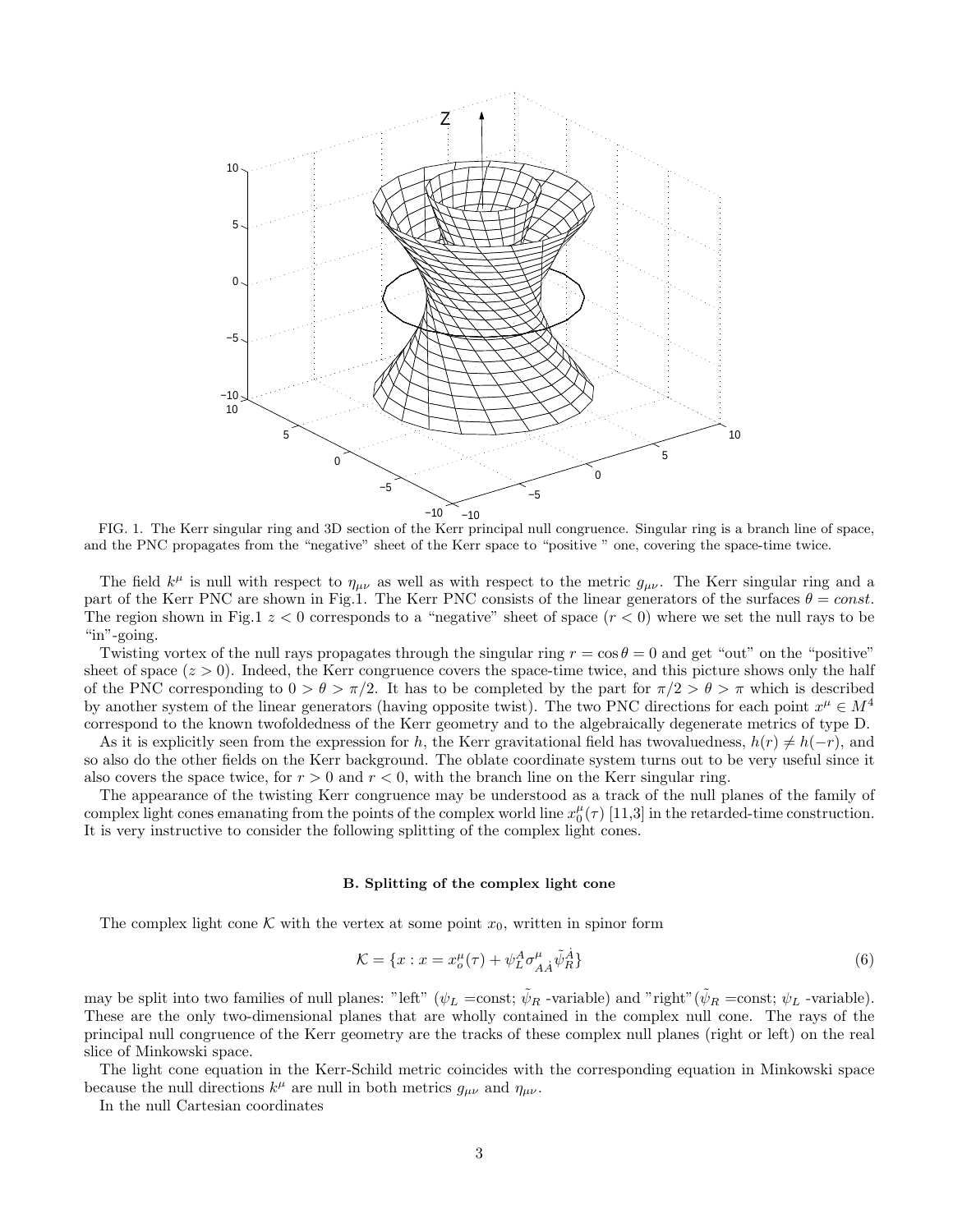$$
2^{\frac{1}{2}}\zeta = x + iy, \qquad 2^{\frac{1}{2}}\bar{\zeta} = x - iy, 2^{\frac{1}{2}}u = z + t, \qquad 2^{\frac{1}{2}}v = z - t.
$$
 (7)

the light cone equation has the form  $\zeta \bar{\zeta} + uv = 0$ . As usual, in a complex extension to  $CM^4$  the coordinates  $u, v$ have to be considered as complex and coordinates  $\zeta$  and  $\bar{\zeta}$  as independent. On the real section, in  $M^4$ , coordinates u and v take the real values and  $\zeta$  and  $\overline{\zeta}$  are complex conjugate.

The known splitting of the light cone on the complex null planes has a close connection to spinors and twistors. By introducing the projective spinor parameter  $Y = \psi^1/\psi^0$  the equation of complex light cone with the vertex at point  $x_0,$ 

$$
(\zeta - \zeta_0)(\bar{\zeta} - \bar{\zeta}_0) = -(u - u_0)(v - v_0),
$$
\n(8)

splits into two linear equations<sup>2</sup>

$$
\zeta - \zeta_0 = Y(v - v_0),\tag{9}
$$

$$
-Y(\bar{\zeta} - \bar{\zeta}_0) = (u - u_0) \tag{10}
$$

describing the "left" complex null planes (the null rays in the real space). Another splitting

$$
-\tilde{Y}(\zeta - \zeta_0) = (u - u_0),\tag{11}
$$

$$
(\bar{\zeta} - \bar{\zeta}_0) = \tilde{Y}(v - v_0) \tag{12}
$$

gives the "right" complex null planes.

Thus, the equations of the"left" null planes (10) can be written in terms of the three parameters

$$
Y, \qquad \lambda_1 = \zeta - Yv, \qquad \lambda_2 = u + Y\bar{\zeta}, \tag{13}
$$

as follows:

$$
\lambda_1 = \lambda_1^0, \quad \lambda_2 = \lambda_2^0 \tag{14}
$$

where

$$
\lambda_1^0 = \zeta_0 - Yv_0, \qquad \lambda_2^0 = u_0 + Y\bar{\zeta}_0 \tag{15}
$$

denote the values of these parameters at the point  $x_0$ . These three parameters are the projective twistor variables and very important for further consideration since the Kerr theorem is formulated in terms of these parameters. The above splitting of the complex light cone equation shows their origin explicitly. Note also that in the terms of the Kerr-Schild null tetrad

$$
e1 = d\zeta - Ydv, \t e2 = d\overline{\zeta} - \overline{Y}dv,e3 = du + \overline{Y}d\zeta + Yd\overline{\zeta} - Y\overline{Y}dv,e4 = dv + he3,
$$
\t(16)

the projective twistor parameters take the form

$$
\lambda_1 = x^{\mu} e_{\mu}^1, \n\lambda_2 = x^{\mu} (e_{\mu}^3 - \bar{Y} e_{\mu}^1),
$$
\n(17)

and correspondingly

$$
\lambda_1^0 = x_0^{\mu} e_{\mu}^1, \n\lambda_2^0 = x_0^{\mu} (e_{\mu}^3 - \bar{Y} e_{\mu}^1).
$$
\n(18)

<sup>&</sup>lt;sup>2</sup>It is a generalization of the Veblen and Ruse construction [20,21] which has been used for the geometrical representation of spinors.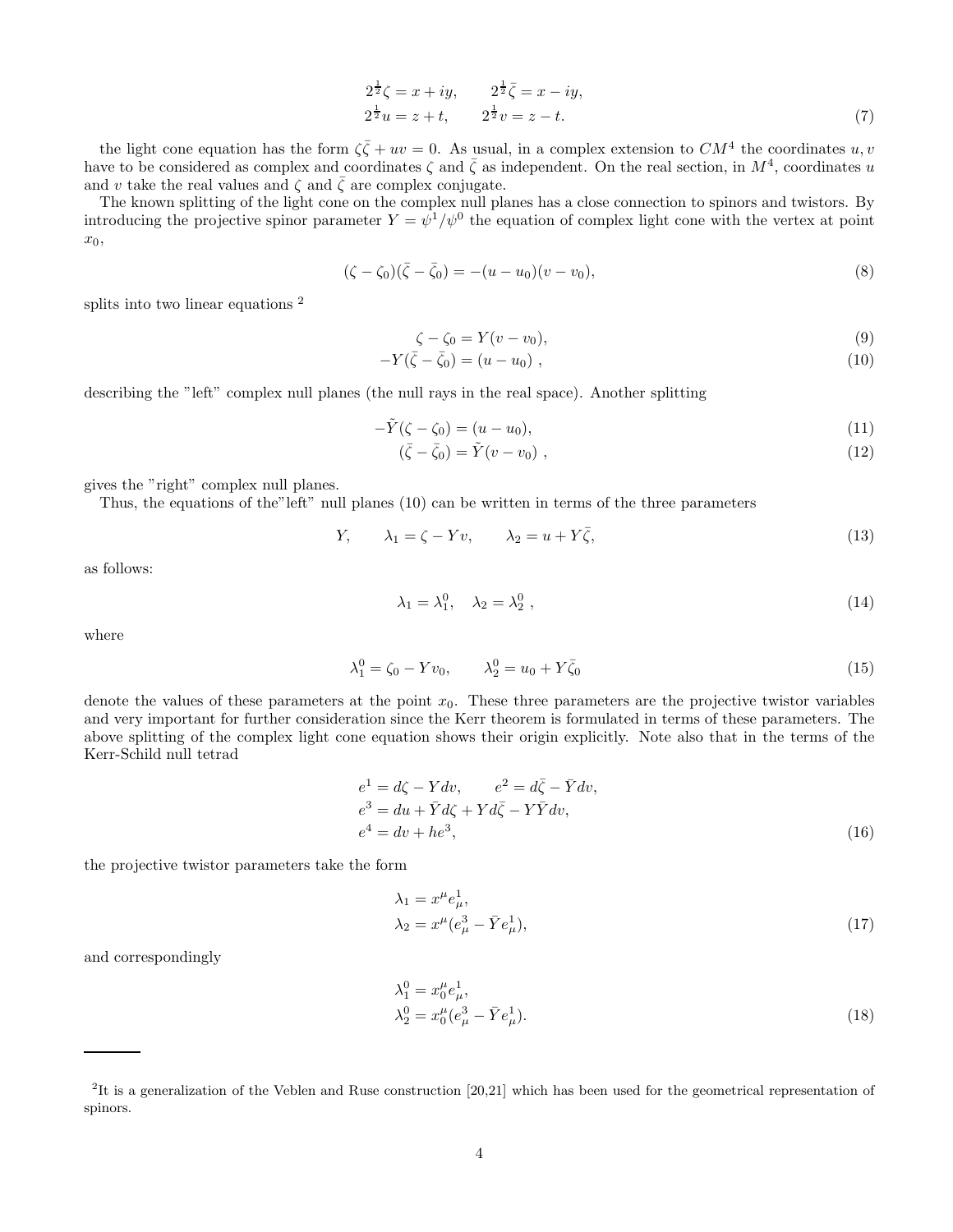The "left" complex null planes of the complex light cone at some point  $x_0$  can be expressed in terms of the tetrad as follows

$$
x_L = x_0(\tau) + \alpha e^1 + \beta e^3 \t\t(19)
$$

and the null plane equations (14) follow then from Eq.(19) and the tetrad scalar products  $e^{1\mu}e^{1}_{\mu} = e^{1\mu}e^{3}_{\mu} = e^{3\mu}e^{3}_{\mu} = 0$ . Similar relations are valid also for the "right" null planes with the replacement  $e^1 \to e^2$ .

The "left" null planes of the complex light cones form a complex Kerr congruence which generates all the rays of the principal null congruence on the real space. The ray with polar direction  $\theta, \phi$  is the real track of the "left" plane corresponding to  $Y = \exp i\phi \tan(\theta/2)$  and belonging to the cone that is placed at the point  $x_0$  corresponding to  $\sigma = a \cos(\theta)$ . The parameter  $\sigma = Im\tau$  has a meaning only in the range  $-a \le \sigma \le a$  where the cones have real slices. Thus, the complex world line  $x_0(t, \sigma)$  represents a restricted two-dimensional surface or strip, in complex Minkowski space, and is really a world-sheet.<sup>3</sup>

The Kerr congruence arises as the real slice of the family of the "left" null planes  $(Y = const.)$  of the complex light cones which vertices lie on the complex world line  $x_0(\tau)$ .

The Kerr theorem can be linked to this retarded-time construction.

## III. KERR THEOREM AND THE RETARDED-TIME CONSTRUCTION

# A. The Kerr theorem

Traditional formulation of the Kerr theorem is following.

Any geodesic and shear-free null congruence in Minkowski space is defined by a function  $Y(x)$  which is a solution of the equation

$$
F = 0,\t\t(20)
$$

where  $F(\lambda_1, \lambda_2, Y)$  is an arbitrary analytic function of the projective twistor coordinates

$$
Y, \qquad \lambda_1 = \zeta - Yv, \qquad \lambda_2 = u + Y\overline{\zeta}.
$$
\n
$$
(21)
$$

The congruence is determined then by the vector field

$$
e^{3} = du + \bar{Y}d\zeta + Yd\bar{\zeta} - Y\bar{Y}dv = Pk_{\mu}dx^{\mu}
$$
\n(22)

in the null Cartesian coordinates u, v,  $\bar{\zeta}$ ,  $\zeta$ .<sup>4</sup>

In the Kerr-Schild backgrounds the Kerr theorem acquires a broader content [8,9,11]. It allows one to obtain the position of singular lines, caustics of the PNC, as a solution of the system of equations

$$
F = 0; \quad dF/dY = 0 \tag{23}
$$

and to determine some important parameters of the corresponding solutions:

$$
\tilde{r} = -dF/dY,\tag{24}
$$

and

$$
P = \partial_{\lambda_1} F - \bar{Y} \partial_{\lambda_2} F. \tag{25}
$$

The parameter  $\tilde{r}$  characterizes a complex radial distance, and for the stationary Kerr solution it is a typical complex combination  $\tilde{r} = r + ia \cos \theta$ . The parameter P is connected with the boost of source.

The proof of the Kerr theorem in the extended version adapted to the Kerr-Schild formalism is given in the Appendix B. Some basic relations of the Kerr-Schild formalism are given in Appendix A.

Working in  $CM^4$  one has to consider Y and  $\overline{Y}$  functionally independent, as well as the null coordinates  $\zeta$  and  $\overline{\zeta}$ . The coordinates  $u, v$  and congruence turn out to be complex. The corresponding complex null tetrad (115) may be considered as a basis of  $CM<sup>4</sup>$ . The Kerr theorem determines in this case only the "left" complex structure - the function  $F(Y)$ . The real congruence appears as an intersection with a complex conjugate "right" structure.

<sup>&</sup>lt;sup>3</sup>It may be considered as a complex open string with a Euclidean parametrization  $\tau = t + i\sigma$ ,  $\bar{\tau} = t - i\sigma$ , and with end points  $x_0(t, \pm a)$  [3,19].

<sup>&</sup>lt;sup>4</sup>The field  $k_{\mu}$  is a normalized form of  $e_{\mu}^{3}$  with  $k_{\mu}$ Re  $\dot{x}_{0}^{\mu} = 1$ .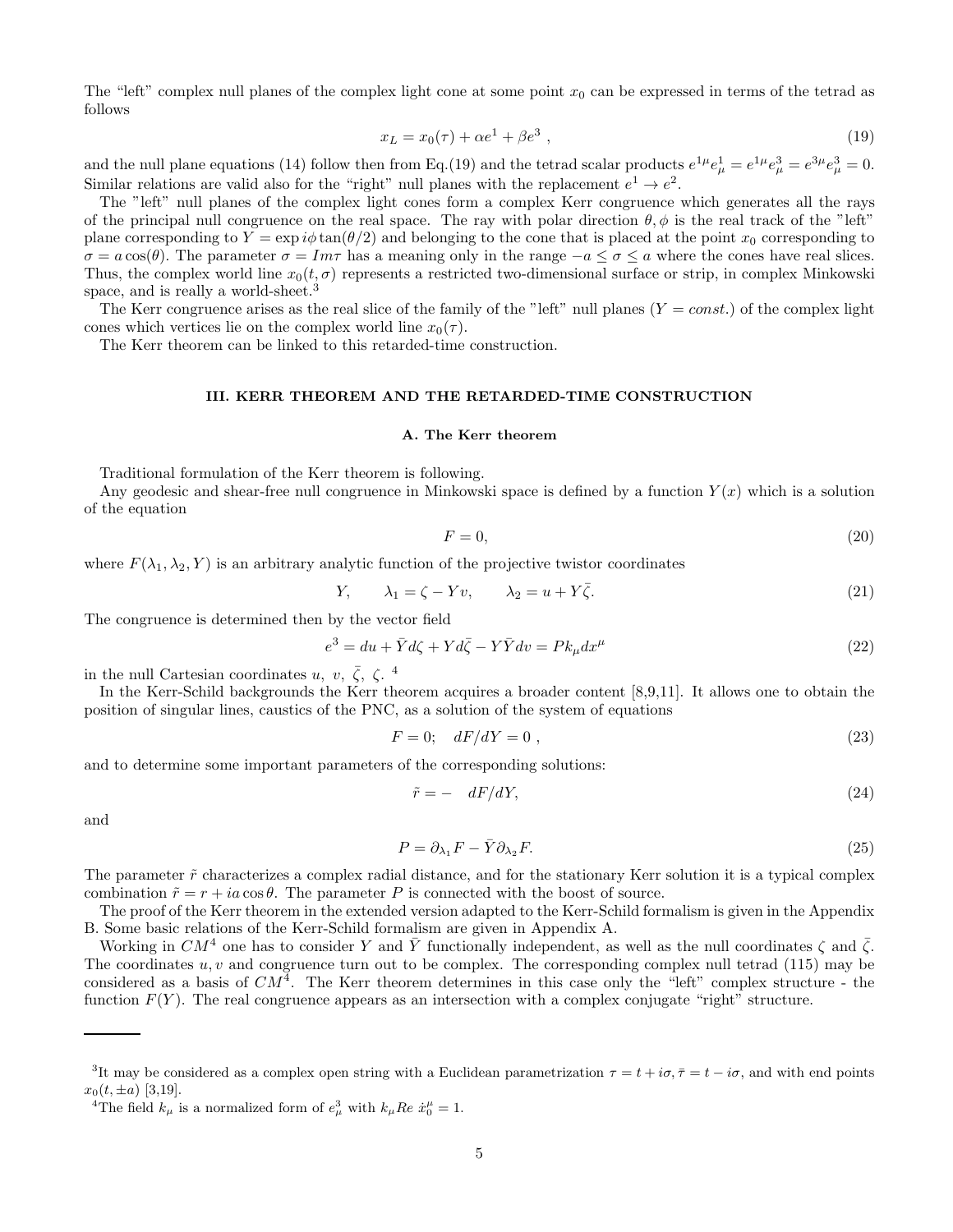# B. Quadratic function F(Y) and interpretation of parameters.

It is instructive to consider first the stationary case. Stationary congruences having Kerr-like singularities contained in a bounded region were considered in papers  $[27,10,16]$ . It was shown that in this case the function F must be at most quadratic in  $Y$ ,

$$
F \equiv a_0 + a_1 Y + a_2 Y^2 + (qY + c)\lambda_1 - (pY + \bar{q})\lambda_2,
$$
\n(26)

where the coefficients c and p are real constants and  $a_0, a_1, a_2, q, \bar{q}$ , are complex constants. The Killing vector of the solution is determined as

$$
\hat{K} = c\partial_u + \bar{q}\partial_\zeta + q\partial_{\bar{\zeta}} - p\partial_v.
$$
\n(27)

Writing the function F in the form

$$
F = AY^2 + BY + C,\tag{28}
$$

one can find two solutions of the equation  $F = 0$  for the function  $Y(x)$ 

$$
Y_{1,2} = (-B \pm \Delta)/2A,\tag{29}
$$

where  $\Delta = (B^2 - 4AC)^{1/2}$ .

On the other hand from (24)

$$
\tilde{r} = -\partial F/\partial Y = -2AY - B,\tag{30}
$$

and consequently

$$
\tilde{r} = PZ^{-1} = \pm \Delta. \tag{31}
$$

These two roots reflect the known twofoldedness of the Kerr geometry. They correspond to two different directions of congruence on positive and negative sheets of the Kerr space-time. The expression (25) yields

$$
P = pY\bar{Y} + \bar{q}\bar{Y} + qY + c \tag{32}
$$

# C. Link to the complex world line of the source.

The stationary and boosted Kerr geometries are described by a straight complex world line with a real 3-velocity  $\vec{v}$  in  $CM^4$ :

$$
x_0^{\mu}(\tau) = x_0^{\mu}(0) + \xi^{\mu}\tau; \qquad \xi^{\mu} = (1, \vec{v}) . \qquad (33)
$$

The gauge of the complex parameter  $\tau$  is chosen in such a way that  $Re \tau$  corresponds to the real time t.

The function F, quadratic in Y, can be expressed in this case in the form  $[27,10,11,5]$ 

$$
F \equiv (\lambda_1 - \lambda_1^0)\hat{K}\lambda_2 - (\lambda_2 - \lambda_2^0)\hat{K}\lambda_1 , \qquad (34)
$$

where the twistor components  $\lambda_1$ ,  $\lambda_2$  with zero indices denote their values on the points of the complex worldline  $x_0(\tau)$ , Eq.(15), and  $\hat{K}$  is a Killing vector of the solution

$$
\hat{K} = \partial_{\tau} x_0^{\mu}(\tau) \partial_{\mu} = \xi^{\mu} \partial_{\mu} . \tag{35}
$$

Application of  $\hat{K}$  to  $\lambda_1$  and  $\lambda_2$  yields the expressions

$$
\hat{K}\lambda_1 = \partial_\tau x_0^\mu(\tau)e_\mu^1, \n\hat{K}\lambda_2 = \partial_\tau x_0^\mu(e_\mu^3 - \bar{Y}e_\mu^1).
$$
\n(36)

From Eq. (25) one obtains in this case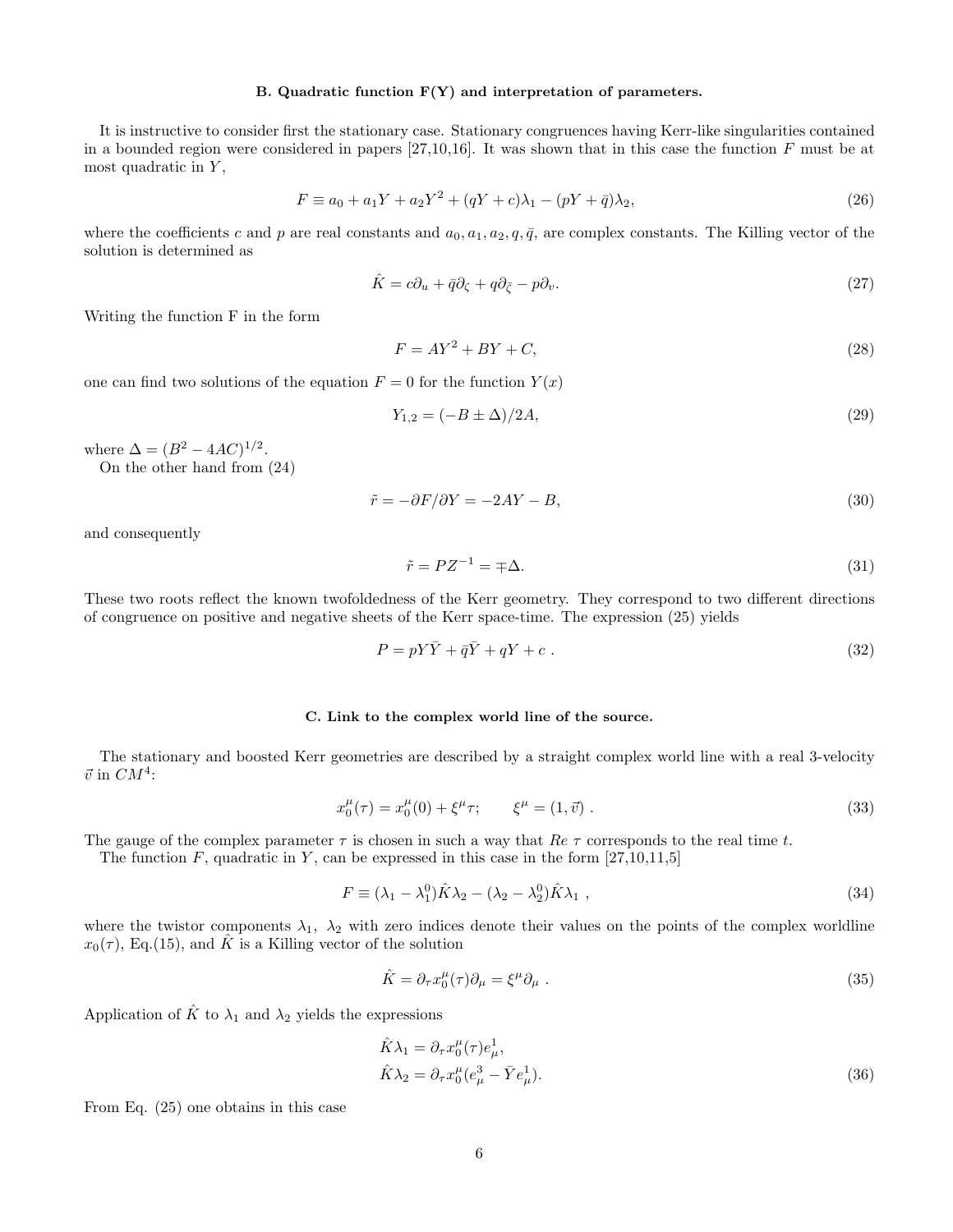$$
P = \hat{K}\rho = \partial_{\tau}x_0^{\mu}(\tau)e_{\mu}^3 \tag{37}
$$

where

$$
\rho = \lambda_2 + \bar{Y}\lambda_1 = x^\mu e_\mu^3. \tag{38}
$$

Comparing Eqs. (37) and (32) one obtains the correspondence in terms of p, c, q,  $\bar{q}$ ,

$$
\hat{K}\lambda_1 = pY + \bar{q}, \qquad \hat{K}\lambda_2 = qY + c,\tag{39}
$$

which allows one to set the relation between the parameters  $p, c, q, \bar{q}$ , and  $\xi^{\mu}$ , showing that these parameters are connected with the boost of the source.

The complex initial position of the complex world line  $x_0^{\mu}(0)$  in Eq. (33) gives six parameters for the solution, which are connected to the coefficients  $a_0$ ,  $a_1 a_2$ . It can be decomposed as  $\vec{x}_0(0) = \vec{c} + i\vec{d}$ , where  $\vec{c}$  and  $\vec{d}$  are real 3-vectors with respect to the space  $O(3)$ -rotation. The real part  $\vec{c}$  defines the initial position of the source, and the imaginary part  $\tilde{d}$  defines the value and direction of the angular momentum (or the size and orientation of a singular ring).

It can be easily shown that in the rest frame, when  $\vec{v} = 0$ ,  $\vec{d} = \vec{d}_0$ , the singular ring lies in the orthogonal to  $\vec{d}$ plane and has a radius  $a = |\vec{d}_0|$ . The corresponding angular momentum is  $\vec{J} = m\vec{d}_0$ .

# D. L-projection and complex retarded-time parameter.

In the form (26) all the coefficients are constant while the form (34) has an extra explicit linear dependence on  $\tau$  via terms  $\lambda_1^0(x_0(\tau))$  and  $\lambda_2^0(x_0(\tau))$ . However, this dependence is really absent. As a consequence of the relations  $\lambda_1^0(x_0(\tau)) = \lambda_1^0(x_0(0)) + \tau \hat{K} \lambda_1$ ,  $\lambda_2^0(x_0(\tau)) = \lambda_2^0(x_0(0)) + \tau \hat{K} \lambda_2$ , the terms proportional to  $\tau$  cancel and these forms are equivalent.

Parameter  $\tau$  may be defined for each point x of the Kerr space-time and plays the role of a complex retarded-time parameter. Its value for a given point x may be defined by L-projection, using the solution  $Y(x)$  and forming the twistor parameters  $\lambda_1$ ,  $\lambda_2$  which fix a left null plane.

L-projection of the point x on the complex world line  $x_0(\tau)$  is determined by the condition

$$
(\lambda_1 - \lambda_1^0)|_L = 0, \qquad (\lambda_2 - \lambda_2^0)|_L = 0, \qquad (40)
$$

where the sign  $|_L$  means that the points x and  $x_0(\tau)$  are synchronized by the left null plane (19),

$$
x - x_0(\tau_L) = \alpha e^1 + \beta e^3. \tag{41}
$$

The condition (40) in representation (18) has the form

$$
(x^{\mu} - x_0^{\mu})e_{\mu}^1|_L = 0, \qquad (x^{\mu} - x_0^{\mu})(e_{\mu}^3 - \bar{Y}e_{\mu}^1)|_L = 0,
$$
\n(42)

which shows that the points  $x^{\mu}$  and  $x_0^{\mu}$  are connected by the left null plane spanned by the null vectors  $e^1$  and  $e^3$ .

This left null plane belongs simultaneously to the "in"-fold of the light cone connected to the point x and to the "out"-fold of the light cone emanating from a point of the complex world line  $x_0$ . The point of intersection of this plane with the complex world-line  $x_0(\tau)$  gives the value of the "left" retarded time  $\tau_L$ , which is in fact a complex scalar function on the (complex) space-time  $\tau_L(x)$ .

By using the null plane equation (40) one can express  $\Delta$  of Eq. (31) in the form

$$
\Delta|_{L} = (u - u_0)\dot{v}_0 + (\zeta - \zeta_0)\dot{\zeta}_0 + (\bar{\zeta} - \bar{\zeta}_0)\dot{\zeta}_0 + (v - v_0)\dot{u}_0 = \frac{1}{2}\partial_{\tau}(x - x_0)^2 = \tau_L - t + \vec{v}\vec{R},\tag{43}
$$

where

$$
\vec{v} = \dot{\vec{x}}_0, \qquad \vec{R} = \vec{x} - \vec{x}_0. \tag{44}
$$

It gives a retarded-advanced time equation

$$
\tau = t \mp \tilde{r} + \vec{v}\vec{R},\tag{45}
$$

and a simple expression for the solutions  $Y(x)$ :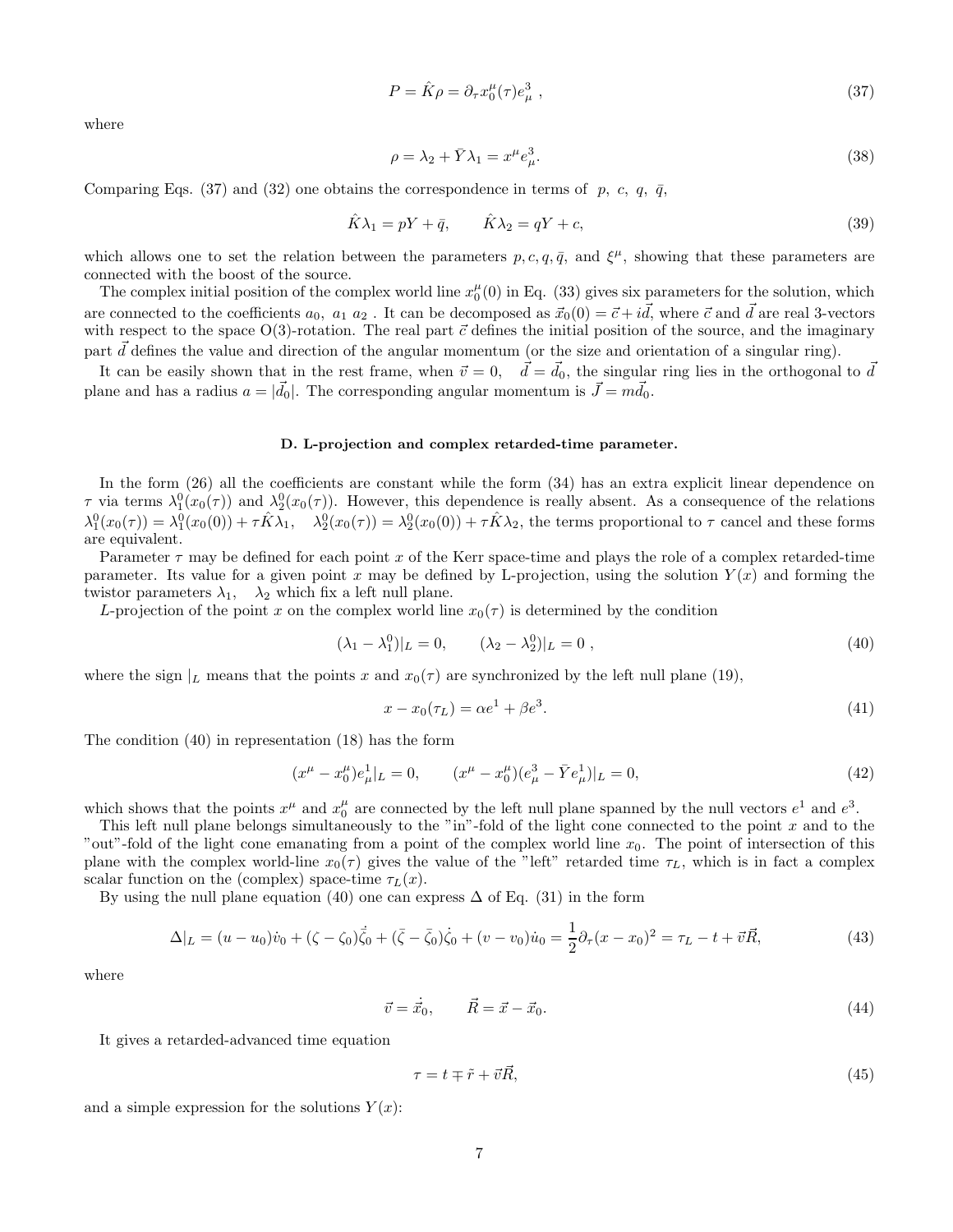$$
Y_1 = [(u - u_0)\dot{v}_0 + (\zeta - \zeta_0)\dot{\bar{\zeta}}_0]/[(v - v_0)\dot{\bar{\zeta}}_0 - (\bar{\zeta} - \bar{\zeta}_0)\dot{v}_0],\tag{46}
$$

and

$$
Y_2 = [(u - u_0)\dot{\zeta}_0 - (\zeta - \zeta_0)\dot{u}_0]/[(u - u_0)\dot{v}_0 + (\zeta - \zeta_0)\dot{\zeta}_0].
$$
\n(47)

For the stationary Kerr solution  $\tilde{r} = r + ia \cos \theta$ , and one sees that the second root  $Y_2(x)$  corresponds to a transfer to the negative sheet of the metric:  $r \to -r$ ;  $\vec{R} \to -\vec{R}$ , with a simultaneous complex conjugation  $ia \to -ia$ .

Introducing the corresponding operations,

$$
P: r \to -r, \quad \vec{R} \to -\vec{R}, \tag{48}
$$

$$
C: x_0 \to \bar{x}_0,\tag{49}
$$

and also the transfer " $out$ "  $\rightarrow$  " $in$ "

$$
T: t - \tau \to \tau - t,\tag{50}
$$

one can see that the roots and corresponding Kerr congruences are CPT-invariant.

#### E. Nonstationary case. Real slice.

In the nonstationary case, this construction acquires new peculiarities.

 $i$ / The coefficients of function F turn out to be complex variables depending on the complex retarded-time parameter;

ii/  $\partial_\tau x_0^\mu = \xi^\mu$  can take complex values, which implies complex values for the function P and was an obstacle for obtaining the real solutions in previous investigation [11];

iii/  $K$  is no longer a Killing vector.

To form the real slice of space-time, we have to consider, along with the "left" complex structure generated by a "left" complex world line  $x_0$ , parameter Y, and the left null planes, an independent "right" structure with the "right" complex world line  $\bar{x}_0$ , parameter  $\bar{Y}$ , and the right null planes, spanned by  $e^2$  and  $e^3$ . These structures can be considered as functionally independent in  $CM<sup>4</sup>$ , but they have to be complex conjugate on the real slice of spacetime.

First, note that for a real point of space-time x and for the corresponding real null direction  $e^3$ , the values of the function

$$
\rho(x) = x^{\mu} e_{\mu}^{3}(x) \tag{51}
$$

are real. Next, one can determine the values of  $\rho$  at the points of the left and right complex world lines  $x_0^{\mu}$  and  $\bar{x}_0^{\mu}$  by L- and R-projections

$$
\rho_L(x_0) = x_0^{\mu} e_{\mu}^3(x)|_L \tag{52}
$$

and

$$
\rho_R(\bar{x}_0) = \bar{x}_0^{\mu} e_{\mu}^3(x)|_R. \tag{53}
$$

For the "right" complex structure, the points x and  $\bar{x}_0(\bar{\tau})$  are to be synchronized by the right null plane  $x-\bar{x}_0(\bar{\tau}_R)$  =  $\alpha e^2 + \beta e^3$ . As a consequence of the conditions  $e^{1\mu}e^3_{\mu} = e^{3\mu}e^3_{\mu} = 0$ , we obtain

$$
\rho_L(x_0) = x_0^{\mu} e_{\mu}^3(x)|_L = \rho(x). \tag{54}
$$

So long as the parameter  $\rho(x)$  is real, the parameter  $\rho_L(x_0)$  will be real, too. Similarly,

$$
\rho_R(\bar{x}_0) = \bar{x}_0^{\mu} e_{\mu}^3(x)|_R = \rho(x),\tag{55}
$$

and consequently,

$$
\rho_L(x_0) = \rho(x) = \rho_R(\bar{x}_0). \tag{56}
$$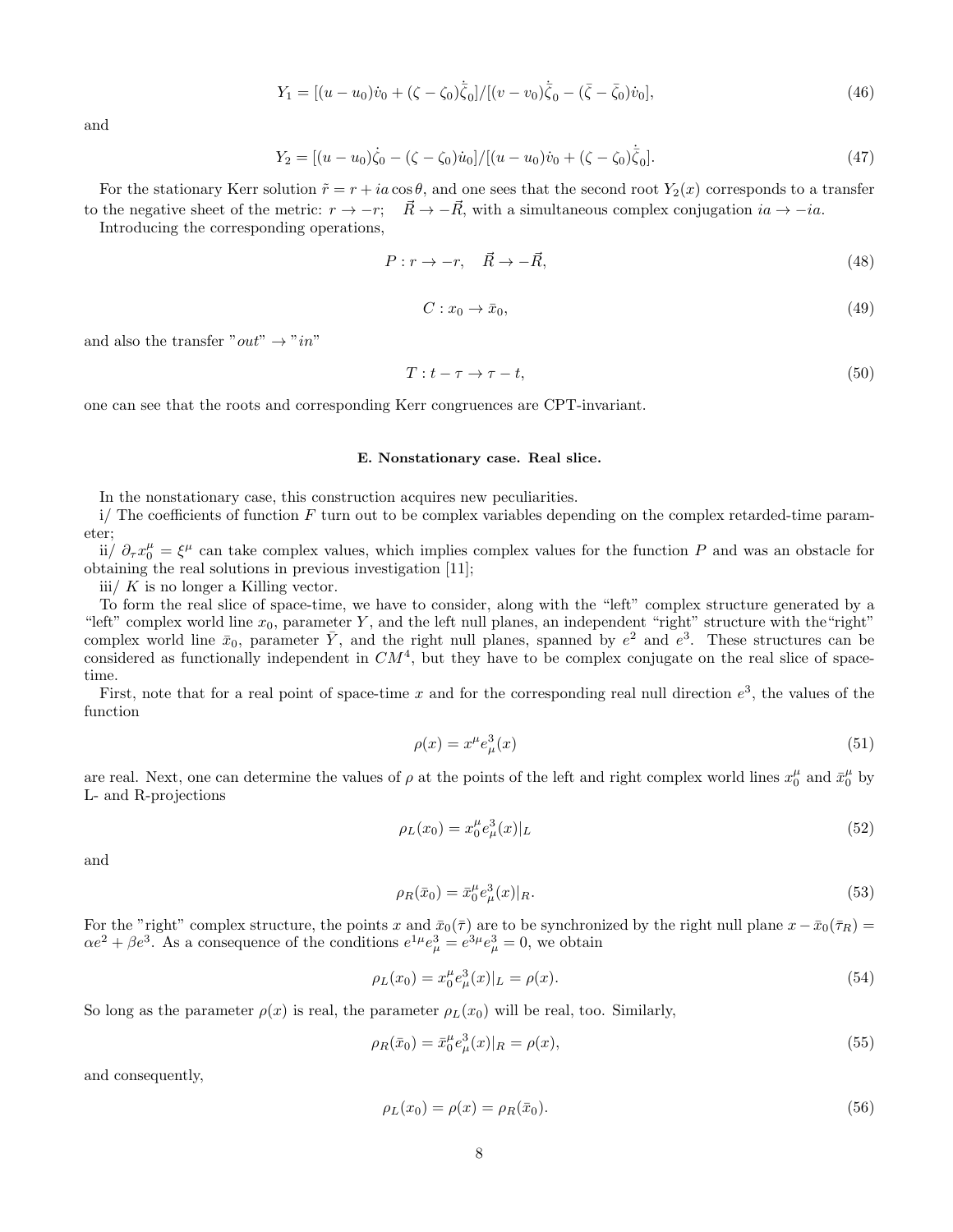By using Eqs. $(18)$  and  $(51)$  one obtains

$$
\rho = \lambda_2 + \bar{Y}\lambda_1. \tag{57}
$$

Since the L-projection (40) determines the values of the left retarded-time parameter  $\tau_L = (t_0 + i\sigma)|_L$ , the real function  $ρ$  acquires an extra dependence on the retarded-time parameter  $τ_L$ . It should be noted that the real and imaginary parts of  $\tau|_L$  are not independent because of the constraint caused by L-projection.

It means that the real functions  $\rho$  and  $\rho_0$  turns out to be functions of the real retarded-time parameter  $t_0 = Re \tau_L$ , while  $\lambda_1^0$  and  $\lambda_2^0$  can also depend on  $\sigma$ .

These parameters are constant on the left null planes, which yields the relations

$$
(\sigma|_L)_{,2} = (\sigma|_L)_{,4} = 0, \quad (t_0|_L)_{,2} = (t_0|_L)_{,4} = 0.
$$
\n
$$
(58)
$$

Similar to the stationary case considered above, we shall restrict function  $F$  by the expression quadratic in  $Y$ 

$$
F \equiv (\lambda_1 - \lambda_1^0) K_2 - (\lambda_2 - \lambda_2^0) K_1,
$$
\n(59)

where the functions  $K_1$  and  $K_2$  are linear in Y and depend on the retarded-time  $t_0$ . It has to lead to the form (26) with the coefficients depending on the retarded-time.

Let us assumme that the relation  $F(Y, t_0) = 0$  holds for the retarded-time evolution  $\partial F/\partial t_0|_L = 0$ . It yields

$$
\frac{\partial F}{\partial t_0} = K_1 \partial_{t_0} \lambda_2^0 - K_2 \partial_{t_0} \lambda_1^0 + (\lambda_1 - \lambda_1^0) \partial_{t_0} K_2 - (\lambda_2 - \lambda_2^0) \partial_{t_0} K_1 = 0.
$$
\n(60)

As a consequence of L-projection the last two terms cancel and one obtains

$$
(\partial F/\partial t_0)|_L = (K_1 \partial_{t_0} \lambda_2^0 - K_2 \partial_{t_0} \lambda_1^0)|_L = 0,
$$
\n
$$
(61)
$$

that is provided by

$$
K_1(t_0) = \partial_{t_0} \lambda_1^0, \qquad K_2(t_0) = \partial_{t_0} \lambda_2^0 \ . \tag{62}
$$

In tetrad representation (18) it takes the form

$$
K_1 = \partial_{t_0} x_0^{\mu} e_{\mu}^1, \qquad K_2 = \partial_{t_0} x_0^{\mu} (e_{\mu}^3 - \bar{Y} e_{\mu}^1). \tag{63}
$$

As a consequence of the relation (25), one obtains

$$
P = \bar{Y}K_1 + K_2,\tag{64}
$$

which yields for the function  $P$  the real expression

$$
P = \partial_{t_0} (x_0^{\mu} e_{\mu}^3)|_L = \partial_{t_0} \rho_L . \qquad (65)
$$

It is seen that  $\rho(t_0) = \rho_L(t_0)$  plays the role of a potential for P, similarly to some nonstationary solutions presented in [7].

It seems that the extra dependence of the function F on the nonanalytic retarded-time parameters  $t_0$  contradicts the Kerr theorem; however, the nonanalytic part disappears and analytic dependence on  $Y$ ,  $l_1$ ,  $l_2$  is reconstructed by L-projection. This is explicitly seen for the quadratic form (59) with coefficients given by Eq.(62). Indeed, direct differentiation of this form yields the expression

$$
dY = ae^1 + be^3 + cdt_0 , \t\t(66)
$$

where  $c = (\lambda_1 - \lambda_1^0) \partial_{t_0} K_2 - (\lambda_2 - \lambda_2^0) \partial_{t_0} K_1$ . By L-projection one has  $c|_L = 0$  and the nonanalytic term  $cdt_0$  cancels. Therefore, the differential of the function  $Y(x)$  by L-projection satisfies the geodesic and shear free conditions (122) provided by the Kerr theorem. Note that all the real retarded-time derivatives on the real space-time are nonanalytic and have to involve the conjugate right complex structure. In particular, the expressions (63) acquire the form

$$
K_1 = e^1_\mu Re \dot{x}^\mu_0, \qquad K_2 = (e^3_\mu - \bar{Y}e^1_\mu)Re \dot{x}^\mu_0,
$$
\n(67)

where  $\dot{x}_0^{\mu} = \partial_{t_0} x_0^{\mu}$ .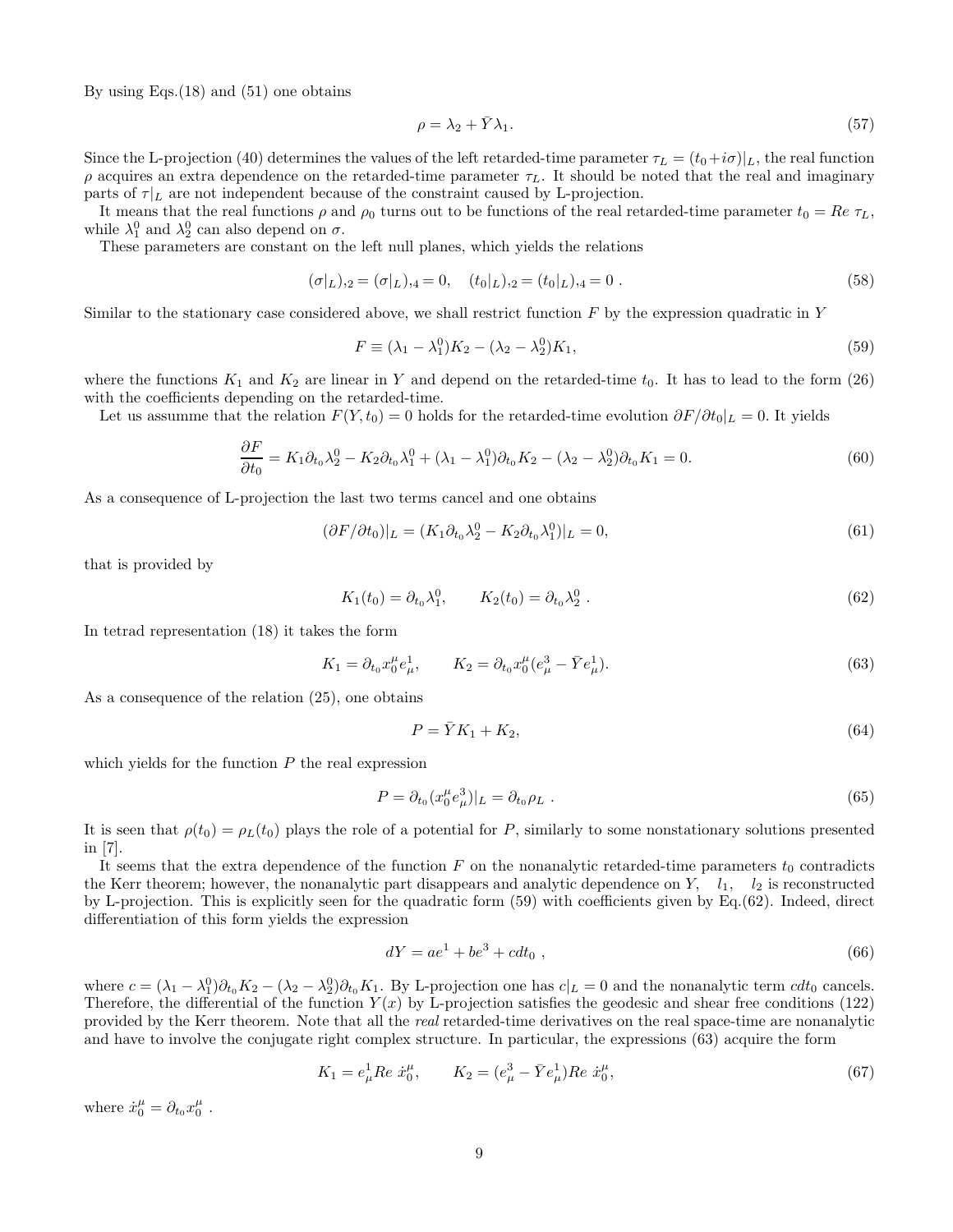# IV. SOLUTION OF THE FIELD EQUATIONS

We are now able to obtain a general class of accelerating radiating solutions representing arbitrary nonstationary generalization of the Kerr solution. For simplicity, we shall assume that there is no electromagnetic field. As in the Kinnersley case, the null radiation is described by an incoherent flow of the lightlike particles in  $e^3$  direction. The solution of the field equations is similar to the treatment given for the Kerr-Schild form of metric in  $[8]$ <sup>5</sup>

In particular, we have

$$
R_{24} = R_{22} = R_{44} = 0. \tag{68}
$$

If the electromagnetic field is zero we also have

$$
R_{12} = R_{34} = 0.\t\t(69)
$$

The equation

$$
h_{,44} + 2(Z + \bar{Z})h_{,4} + 2Z\bar{Z}h = 0,\t\t(70)
$$

which follows from (69), admits the solutions

$$
h = M(Z + \bar{Z})/2,\tag{71}
$$

where M is a real function, obeying the conditions  $M_{,4} = 0$ . Next, the equation

$$
R_{23} = 0,\t\t(72)
$$

acquires the form

$$
M_{22} - 3Z^{-1}\bar{Z}Y_{23}M = 0.\t\t(73)
$$

The last gravitational field equation  $R_{33} = -P_{33} \equiv -\kappa T_{33}$  takes the form

$$
\mathcal{D}M = Z^{-1}\bar{Z}^{-1}P_{33}/2,\tag{74}
$$

where

$$
\mathcal{D} = \partial_3 - Z^{-1} Y_{,3} \partial_1 - \bar{Z}^{-1} \bar{Y}_{,3} \partial_2 , \qquad (75)
$$

which corresponds to the null radiation in the form  $\kappa T_{\mu\nu} = P_{33} e^3_{\mu} e^3_{\nu}$ .

To integrate Eq.(73) we use the relation (131) of corollary 1 and obtain the equation

$$
(\log MP^3)_{,2} = 0 \tag{76}
$$

which has the general solution

$$
M = m/P^3,\tag{77}
$$

where

$$
m_{,4} = m_{,2} = 0.\tag{78}
$$

On the real slice functions m and P depend on the retarded-time  $t_0$ . The action of operator D on the variables Y, Y and  $\rho$  is

$$
\mathcal{D}Y = \mathcal{D}\bar{Y} = 0, \qquad \mathcal{D}\rho = 1. \tag{79}
$$

 ${}^{5}$ There are no changes up to Eq. (5.50) of this work.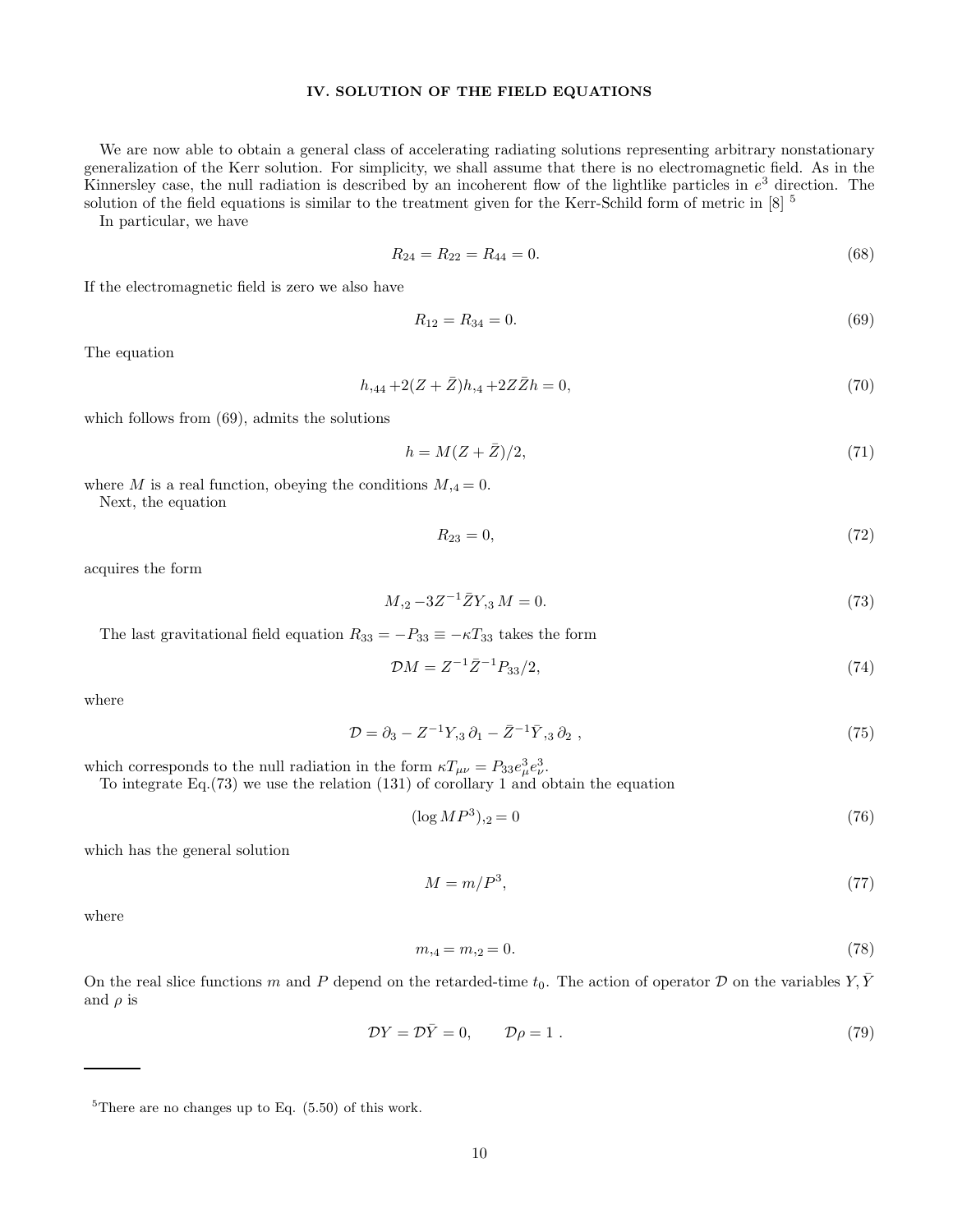From these relations and Eq. (65) we have  $\mathcal{D}\rho = \partial \rho / \partial t_0 \mathcal{D} t_0 = P \mathcal{D} t_0 = 1$ , which yields

$$
\mathcal{D}t_0 = P^{-1}.\tag{80}
$$

Since M is also a function of Y,  $\overline{Y}$ , and  $t_0$ , the last equation (74) takes the form

$$
\partial_{t_0} M = P Z^{-1} \bar{Z}^{-1} P_{33} / 2. \tag{81}
$$

It is not really a field equation but a definition of the stress-energy tensor  $\kappa T_{\mu}^{\nu} = P_{33}e_{\mu}^{3}e^{3\nu}$  corresponding to the null radiation. Substituting Eq.(77) one obtains two terms:

$$
P_{33} = \frac{1}{P^2|\tilde{r}|^2}[-6m(\partial_{t_0}\log P) + 2\partial_{t_0}m].
$$
\n(82)

The first term, proportional to  $\partial_{t_0} \log P$ , is connected with the acceleration. The second term, proportional to  $\partial_{t_0} m$ , describes the loss of mass by radiation corresponding to the Vaidia "shining star" solution [7,22,23].

The resulting metric has the form

$$
g_{\mu\nu} = \eta_{\mu\nu} + (m/P^3)(Z + \bar{Z})e^3_{\mu}e^3_{\nu}.
$$
\n(83)

Normalizing  $e^3$  by introducing  $k^{\mu} = e^{3\mu}/P$ , one has

$$
\dot{x}_0^{\mu}k_{\mu} = 1,\tag{84}
$$

and using  $\tilde{r} = P Z^{-1}$  we simplify the expressions for metric and stress-energy tensor.

Let us summarize the solutions we have obtained. The metric is

$$
g_{\mu\nu} = \eta_{\mu\nu} + m(\tilde{r}^{-1} + \tilde{r}^{-1})k_{\mu}k_{\nu},
$$
\n(85)

and the radiation is

$$
\kappa T_{\mu}^{\nu} = \Phi k_{\mu} k^{\nu},\tag{86}
$$

where

$$
\Phi = \frac{1}{|\tilde{r}|^2} [-6m(\partial_{t_0} \log P) + 2\partial_{t_0} m]. \tag{87}
$$

Vector field  $k_{\mu}$  is defined by

$$
k_{\mu}dx^{\mu} = e^3/P = P^{-1}(du + \bar{Y}d\zeta + Yd\bar{\zeta} - Y\bar{Y}dv).
$$
\n(88)

Function  $Y(x)$  is given in terms of the coordinates  $u, v, \zeta, \overline{\zeta}$ , by equation  $F(Y) = AY^2 + BY + C = 0$ , where the coefficients A, B, C are determined by decomposition of function

$$
F \equiv (\lambda_1 - \lambda_1^0) K_2 - (\lambda_2 - \lambda_2^0) K_1,\tag{89}
$$

and  $P$  is given by

$$
P(t_0) = K_2 + \bar{Y}K_1 = e^3_\mu Re \dot{x}^\mu_0 , \qquad (90)
$$

where

$$
\lambda_1 = \zeta - Yv, \qquad \lambda_2 = u + Y\overline{\zeta}, \tag{91}
$$

and

$$
\lambda_1^0 = \zeta_0 - Yv_0, \qquad \lambda_2^0 = u_0 + Y\bar{\zeta}_0 \tag{92}
$$

are the values of these variables on the complex world line, and

$$
K_1 = e^1_\mu Re \dot{x}^\mu_0, \qquad K_2 = (e^3_\mu - \bar{Y}e^1_\mu)Re \dot{x}^\mu_0. \tag{93}
$$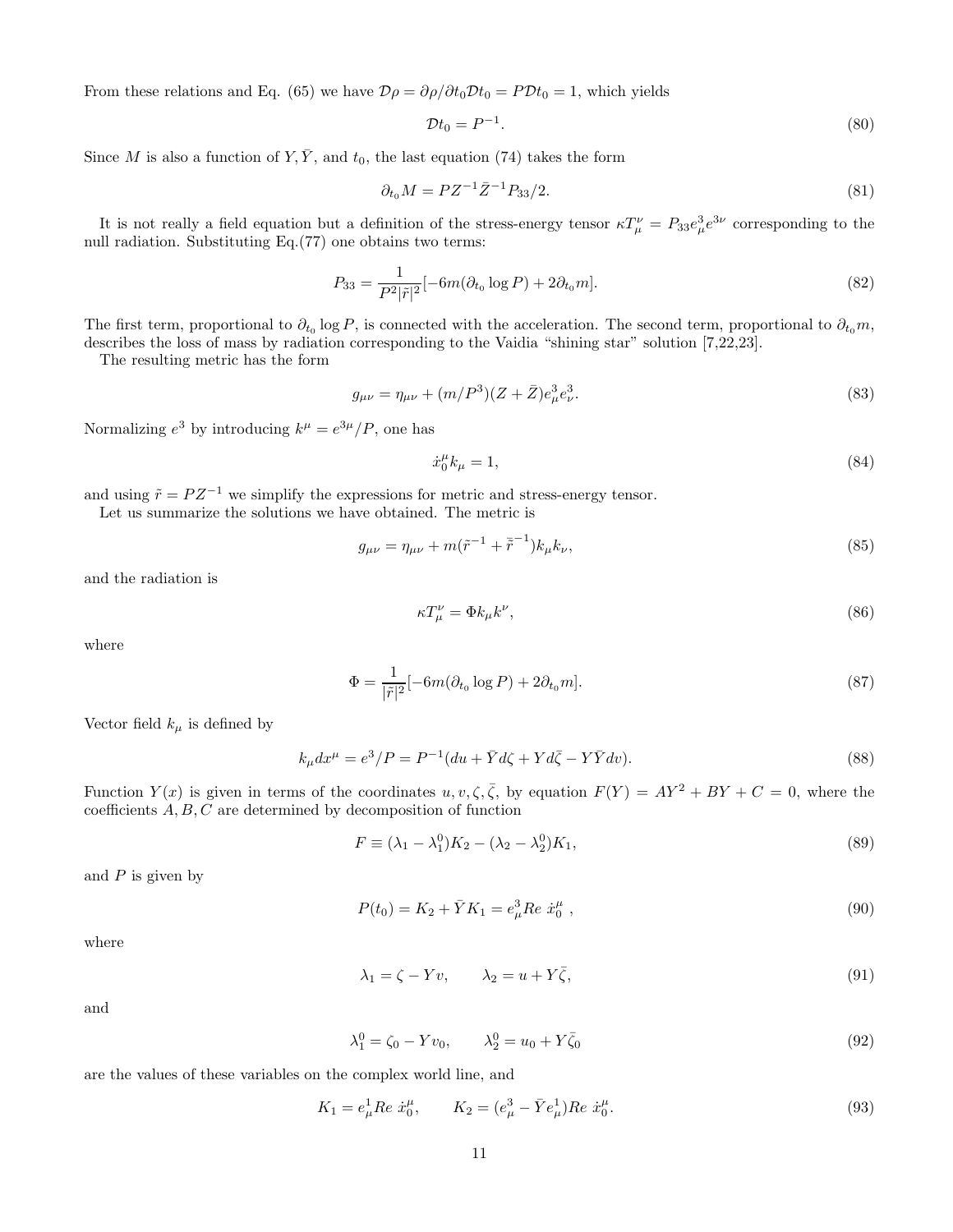The complex radial coordinate is given by

$$
\tilde{r} = -dF/dY = -2AY - B.\tag{94}
$$

The coefficients  $A, B, C$ , the functions  $K_1$  and  $K_2$  and the parameters of the function P are determined by a given complex world line  $x_0^{\mu}(\tau) = \{u_0(\tau), v_0(\tau), \overline{\zeta_0(\tau)}, \overline{\zeta_0(\tau)}\}$  and have a current dependence on the retarded time  $\tau|_L$  which is determined by L-projection on the given complex world line as a root of the left null plane equation

$$
\lambda_1 = \lambda_1^0, \quad \lambda_2 = \lambda_2^0. \tag{95}
$$

Solution of these equations has to be performed for all points of space-time in the region of interest. This is a nonlinear problem with many unknown functions. In the general case it needs a large body of numerical computations with subsequent iterative refinement. For the beginning of the iterative process a starting 'point' is necessary, which gives an initial approximation. To obtain it the analytical solutions in the local regions of short distances  $|\tilde{r}| \sim$  $|t-\tau| << \dot{x}_0^\mu k_\mu / \dot{x}_0^\mu k_\mu$ , can be used since all the unknown parameters (for exclusion of radiation) are determined by the first derivative of the complex world line and the nonlinearity caused by acceleration is negligible here. Having at hand the initial field  $Y(x)$ , one can use the following iterative loop scheme of computation:

$$
x \to Y(x) \to \{\lambda_1, \lambda_2, \rho\} \to \{\tau, x_0, \lambda_1^0, \lambda_2^0\} \to \{P, K_1, K_2\} \to F(Y) \to \{Y(x), e^3\} \to cycle \; loop \; . \tag{96}
$$

This iterative procedure is needed to refine the data and carry out a progressive extension of the region. The obtained local parameters  $Y, K_1, K_2, \lambda_1^0, \lambda_2^0, A, B, C, F, P, \tau|_L$  can be immediately extended *along the rays* of PNC from the short distances to large ones, which allows one to reduce considerably the necessary body of computations.

The following example is instructive since it shows that some of parameters can be determined analytically; however, an essential nonlinearity is retained which demands the numerical computations.

#### Example

Let us consider circular motion of source in (x,y)-plane with the direction of angular momentum  $\vec{J} = m\vec{a}$  along zaxis. This example is interesting for astrophysical applications and as a model of circular motion of polarized spinning particles in accelerators. For the both cases one can assume  $|a| < |b|$ . The corresponding complex world line will be

$$
x_0^{\mu}(\tau) = (\tau, b \cos \omega t_0, b \sin \omega t_0, ia), \qquad \tau = t_0 + i\sigma. \tag{97}
$$

In null coordinates  $u, v, \zeta, \bar{\zeta}$  it takes the form

$$
x_0(\tau) = 2^{-1/2} (ia + \tau, ia - \tau, be^{i\omega t_0}, be^{-i\omega t_0}),
$$
\n(98)

and we have

$$
\dot{x}_0(\tau) = 2^{-1/2} (1, -1, \ i b \omega e^{i \omega t_0}, \ -i b \omega e^{-i \omega t_0}). \tag{99}
$$

The expression for  $\rho_0$  will be

$$
\rho_0 = 2^{-1/2} [\tau (1 + Y\bar{Y}) + b(\bar{Y}e^{i\omega t_0} + Ye^{-i\omega t_0}) + ia(1 - Y\bar{Y})]. \tag{100}
$$

On the left null plane it has to be real that leads to

$$
\sigma|_L = a(1 - Y\bar{Y})/(1 + Y\bar{Y}),\tag{101}
$$

and

$$
\rho_0|_L = 2^{-1/2} [t_0(1 + Y\bar{Y}) + b(\bar{Y}e^{i\omega t_0} + Ye^{-i\omega t_0})],
$$
\n(102)

and yields

$$
P = \dot{\rho}_0|_L = 2^{-1/2}(1 + Y\bar{Y}) + i2^{-1/2}\omega b(\bar{Y}e^{i\omega t_0} - Ye^{-i\omega t_0}).
$$
\n(103)

One can also obtain

$$
\lambda_1^0 = 2^{-1/2} [be^{i\omega t_0} + Y(\tau_L - ia)], \quad \lambda_2^0 = 2^{-1/2} [Ybe^{-i\omega t_0} + (\tau_L + ia)], \tag{104}
$$

and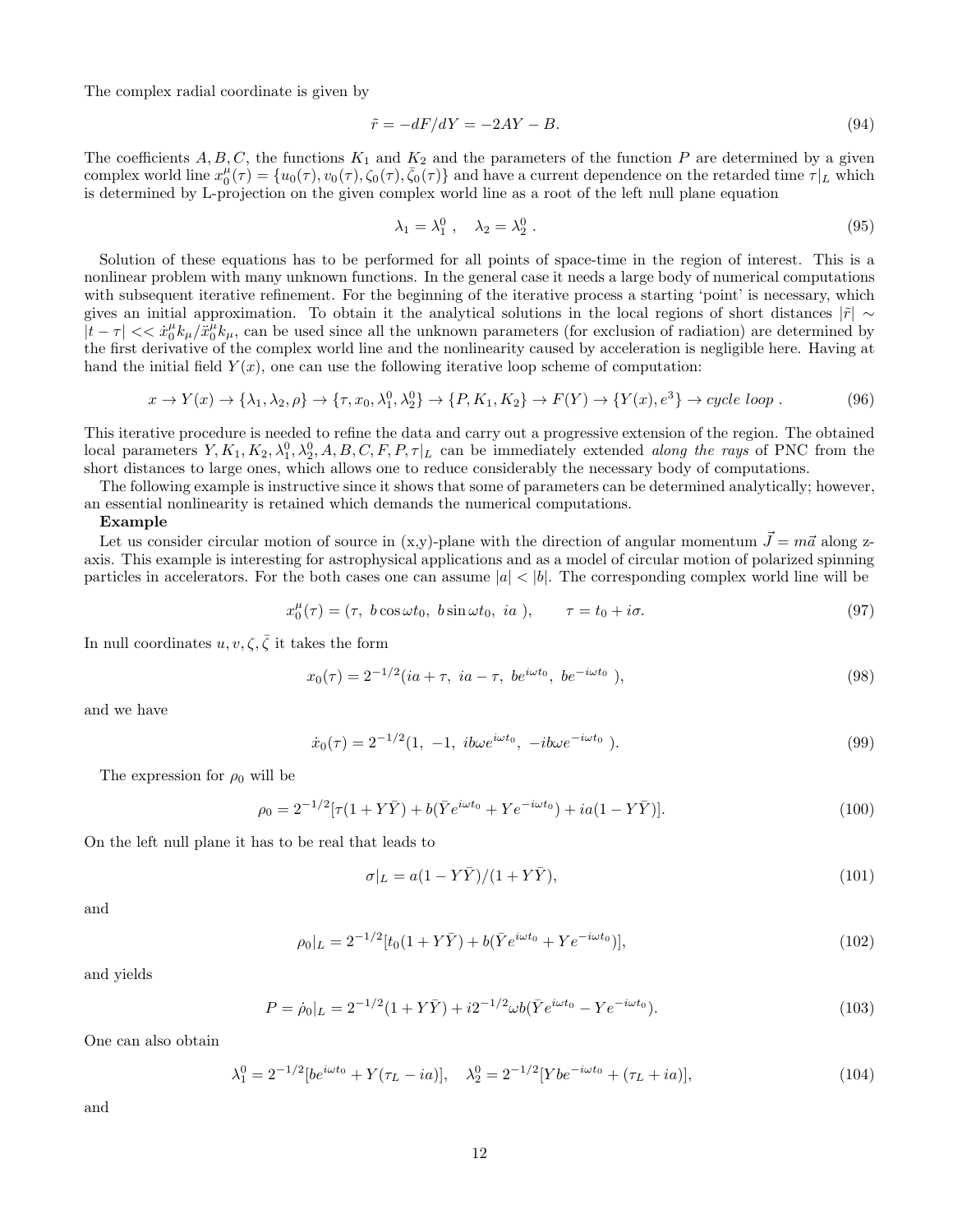$$
K_1 = 2^{-1/2} [i b \omega e^{i \omega t_0} + Y], \quad K_2 = 2^{-1/2} [1 - Y i b \omega e^{-i \omega t_0}]. \tag{105}
$$

Coefficients of the function  $F = AY^2 + BY + C$  take the form

$$
A = 2^{-1/2} \{ ib\omega e^{-i\omega t_0} [v - 2^{-1/2} (ia - \tau_L)] - [\bar{\zeta} - 2^{-1/2} b e^{-i\omega t_0}] \},
$$
\n(106)

$$
B = -2^{-1/2} \{ ib\omega e^{-i\omega t_0} [\zeta - 2^{-1/2} b e^{-i\omega t_0}] + ib\omega e^{i\omega t_0} [\bar{\zeta} - 2^{-1/2} b e^{i\omega t_0}] + (u + v - 2^{1/2} i a) \},\tag{107}
$$

$$
C = 2^{-1/2} \{-ib\omega e^{i\omega t_0} [u - 2^{-1/2} (ia + \tau_L)] + [\zeta - 2^{-1/2} b e^{i\omega t_0}]\}. \tag{108}
$$

However, since these coefficients depend on the parameter  $\sigma = Im \tau_L$ , which is determined by L-projection as a function of Y, the equation  $F = 0$  turns out to be nonlinear. The iterative procedure is necessary for its solution. The dependence of  $A, B, C$  on  $\sigma$  has the factor  $b\omega$ . The case  $b\omega \ll 1$  corresponds to nonrelativistic motion. The dependence on  $\sigma$  is weak when  $b\omega \ll |Y| \sim 1$ , but grows when  $b\omega \sim |Y|$  or  $b\omega \sim |1/Y|$ . Neglecting  $\sigma$  in the equation  $F = 0$ , one can obtain the analytical solution  $Y(x)$ , which can be used as a first approximation. Note also that in the distant zone the role of rotation parameter a becomes weak and the simpler Kinnersley solution can be used for correction of the parameters.

#### Transfer to the Kinnersley solutions.

For the twist-free, nonrotating Kinnersley's case the world line is real, Im  $x_0 = 0$ , and the radial distances  $\tilde{r} = \tilde{r} = r$ and the 'right' and 'left' retarded-time parameters coincide  $\tau_L = \tau_R = t_0$ . The retarded-time equation following from Eq.(45) can be represented in the form

$$
\tilde{r} = -(t - t_0) + \vec{v}\vec{R} = (x^{\mu} - x_0^{\mu})\dot{x}_{0\mu}.
$$
\n(109)

It turns out to be real, and in the terms of the Kinnersley parameters  $\sigma^{\mu} = x^{\mu} - x_0^{\mu}$  it yields the relation

$$
\tilde{r} = r = \sigma^{\mu} \dot{x}_{0\mu}.
$$
\n(110)

On the other hand, the real null vectors  $\sigma^{\mu} = x^{\mu} - x_0^{\mu}$  are proportional to  $e^{3\mu}$ , and taking into account Eq.(90) we have  $r = \sigma^{\mu}\dot{x}_{0\mu} = \beta e^{3\mu}\dot{x}_{0\mu} = \beta P$ , which yields  $\beta = r/\tilde{P}$  and  $\sigma^{\mu} = re^{3\mu}/P = rk^{\mu}$ . This relation shows that our PNC field  $k^{\mu}$  coincides with the Kinnersley definition of the PNC,  $k^{\mu} = \sigma^{\mu}/r$ , in terms of which

$$
\partial_{t_0} \log P = \dot{P} / P = \ddot{x}_0^{\mu} k_{\mu} \tag{111}
$$

and the metric (85) and radiation (86), (87) take the Kinnersley form [12]

$$
g_{\mu\nu} = \eta_{\mu\nu} + \frac{2m(t_0)}{r} (\sigma_{\mu}/r)(\sigma_{\nu}/r),
$$
\n(112)

$$
\kappa T_{\mu}^{\nu} = \Phi k_{\mu} k^{\nu}, \qquad \Phi = \frac{1}{r^2} [-6m(\ddot{x}_0^{\mu} k_{\mu}) + 2\dot{m}]. \tag{113}
$$

## V. CONCLUSION

The complex retarded-time construction considered permits us to obtain a class of nonstationary rotating solutions generated by a complex source moving along an arbitrary given complex world line.

These solutions represent a natural generalization of the Kinnersley class of solutions to the rotating case. The Kerr-Schild approach allows one to get exact expressions for the metric, coordinate system, the PNC, and the positions of singularity for arbitrary motion of a rotating source.

The solutions obtained represent a natural generalization of the black hole solutions, and if  $m^2 < e^2 + a^2$  they have horizons. However, since the solutions are radiative, the usual black-hole interpretation can meet objections, and an additional treatment of this case is necessary, which we intend to do elsewhere. The solutions can find application for modelling the behavior of spinning astrophysical objects by acceleration and relativistic boosts. They are also interesting for investigation of the relativistic gravitational fields by particle scattering in ultrarelativistic regimes [5].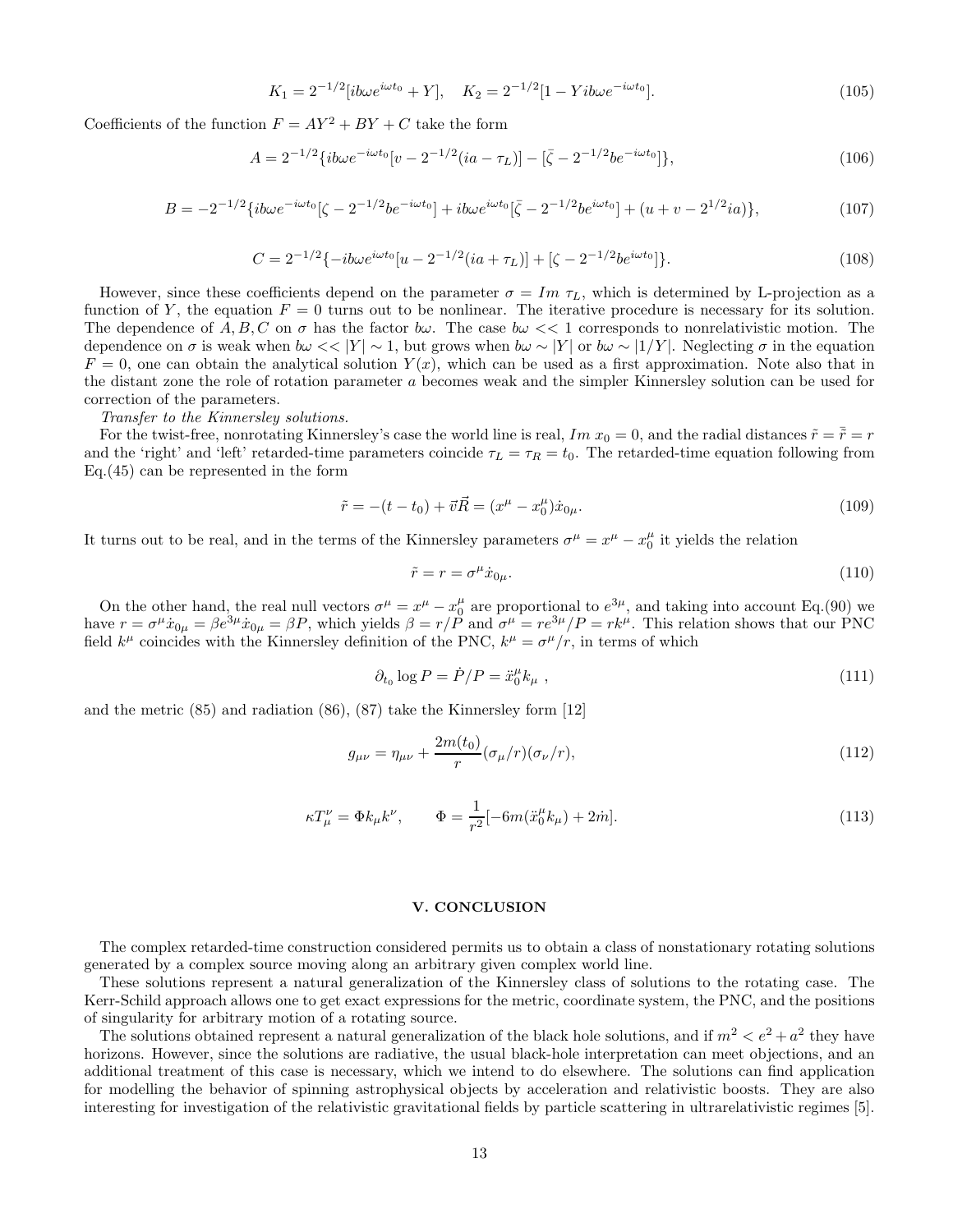By  $a^2 + e^2 > m^2$  the horizons disappear and there is a naked singular ring. This case has attracted attention as a model of a spinning particle [9,10,18,27,24–26]. In [9,10,27] the Kerr singular ring was considered as a closed relativistic string forming the source of spinning particle [18]. The nonstationary Kerr solutions presented allows one to describe excitations of this string. In this case, the "negative" sheet of the Kerr space has to be considered as a sheet of advanced fields belonging to the field of vacuum fluctuations, and thus the e.m. radiation must belong to the zero point field. The outgoing vortex of the null radiation appears as a result of the resonance of the vacuum field on this relativistic string. In this case, the energy-momentum tensor has to be regularized on the classical level by the known procedure [28]

$$
T_{reg}^{\mu\nu} = :T^{\mu\nu} : \equiv T^{\mu\nu} - \langle 0|T^{\mu\nu}|0 \rangle, \tag{114}
$$

which has to satisfy the condition  $\nabla_{\mu}T^{\mu\nu}_{reg}=0$ . It corresponds exactly to a subtraction of this radiation, leading to  $T_{reg}^{\mu\nu} = 0$  [9,10]. On the quantum level this procedure is equivalent to the postulate on the absence of radiation for oscillating strings. This stringy interpretation of the Kerr source will be considered elsewhere.

The class of solutions presented can easily be generalized to the Kerr-Newman solution and to the sources radiating electrical charges.

Some other known generalizations of the Kerr solution, such as the Kerr-Sen solution to low energy string theory [29], the solution to broken  $N = 2$  supergravity [4], and regular rotating particlelike objects built on the base of Kerr-Newman solution [30], retain the form and the geodesic and shear-free properties of the Kerr PNC. This means that the Kerr theorem is also valid for these solutions, and that they can also be generalized to the nonstationary radiating case.

#### APPENDIX A: BASIC RELATIONS OF THE KERR-SCHILD FORMALISM

Following the notations of Ref. [8], the Kerr-Schild null tetrad  $e^a = e^a_\mu dx^\mu$  is determined by the relations

$$
e1 = d\zeta - Ydv, \t e2 = d\bar{\zeta} - \bar{Y}dv,e3 = du + \bar{Y}d\zeta + Yd\bar{\zeta} - Y\bar{Y}dv,e4 = dv + he3,
$$
\t(115)

and

$$
g_{ab} = e_a^{\mu} e_{b\mu} = \begin{pmatrix} 0 & 1 & 0 & 0 \\ 1 & 0 & 0 & 0 \\ 0 & 0 & 0 & 1 \\ 0 & 0 & 1 & 0 \end{pmatrix} . \tag{116}
$$

The vectors  $e^3$ ,  $e^4$  are real, and  $e^1$ ,  $e^2$  are complex conjugate.

The Ricci rotation coefficients are given by

$$
\Gamma^a_{bc} = -e^a_{\mu;\nu} e^{\mu}_b e^{\nu}_c. \tag{117}
$$

The PNC have the  $e^3$  direction as tangent. It will be geodesic if and only if  $\Gamma_{424} = 0$  and shear free if and only if  $\Gamma_{422} = 0$ . The corresponding complex conjugate terms are  $\Gamma_{414} = 0$  and  $\Gamma_{411} = 0$ .

The inverse (dual) tetrad has the form

$$
\partial_1 = \partial_{\zeta} - \bar{Y}\partial_u,\n\partial_2 = \partial_{\bar{\zeta}} - Y\partial_u,\n\partial_3 = \partial_u - h\partial_4,\n\partial_4 = \partial_v + Y\partial_{\zeta} + \bar{Y}\partial_{\bar{\zeta}} - Y\bar{Y}\partial_u,
$$
\n(118)

where  $\partial_a \equiv_{,a} \equiv e^\mu_a \partial_{,\mu}$ .

The parameter  $Z = Y_{11} = \rho + i\omega$  is a complex expansion of the congruence,  $\rho = expansion$  and  $\omega = rotation$ . Z is connected to the complex radial distance  $\tilde{r}$  by the relation

$$
\tilde{r} = PZ^{-1}.\tag{119}
$$

It was shown in [8] that the connection forms in Kerr-Schild metrics are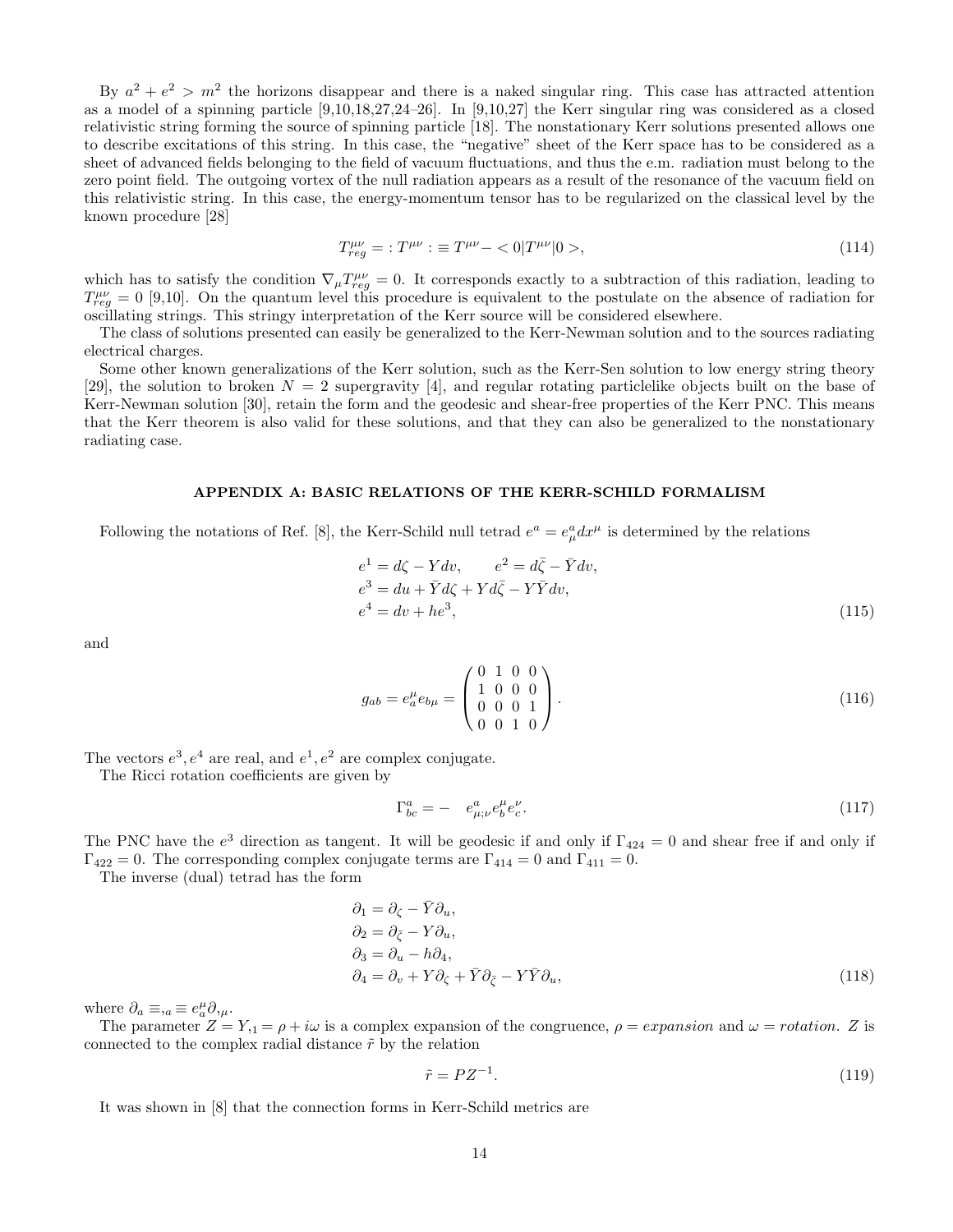$$
\Gamma_{42} = \Gamma_{42a}e^a = -dY - hY_{,4}e^4. \tag{120}
$$

The congruence  $e^3$  is geodesic if  $\Gamma_{424} = -Y_{,4} (1-h) = 0$ , and is shear free if  $\Gamma_{422} = -Y_{,2} = 0$ . Thus, the function  $Y(x)$  with the conditions

$$
Y_{,2} = Y_{,4} = 0 \tag{121}
$$

defines a shear-free and geodesic congruence.

# APPENDIX B: PROOF OF THE KERR THEOREM AND TWO COROLLARIES.

The proof given bellow of the Kerr theorem follows to the general scheme sketched in [8].

*Proof.* The differential of the function Y in the case of  $Y_{12} = Y_{14} = 0$  has the form

$$
dY = Y_{,a} e^a = Y_{,1} e^1 + Y_{,3} e^3. \tag{122}
$$

As the first step we work out the form of  $Y_{,3}$ . By using relations (118) and their commutators we find

$$
Z_{,2} = (Z - \bar{Z})Y_{,3} \,. \tag{123}
$$

Straightforward differentiation of  $Y_{3}$  gives the equation

$$
Y_{,32} = (Y_{,3})^2,\tag{124}
$$

and by using Eqs.(123) and (124) we obtain the equation

$$
(Z^{-1}Y_{,3})_{,2} = \bar{Z}(Z^{-1}Y_{,3})^2. \tag{125}
$$

This is a first-order differential equation for the function  $Z^{-1}Y_{,3}$ . Its general solution can be obtained by the substitution  $x = Z(Y_{1,3})^{-1}$  and has the form

$$
Y_{,3} = Z(\phi - \bar{Y})^{-1},\tag{126}
$$

where  $\phi$  is an arbitrary solution of the equation  $\phi_{2} = 0$ . Analogously, by using the relation  $Y_{1,34} = -ZY_{1,3}$  one gets  $\phi_{14} = 0$ ; therefore  $\phi$  may be an arbitrary function satisfying

$$
\phi_{,2} = \phi_{,4} = 0. \tag{127}
$$

One can also mention that the three projective twistor coordinates  $\lambda_1 = \zeta - Yv$ ,  $\lambda_2 = u + Y\overline{\zeta}$ , and Y satisfy similar relations  $(.)_{2} = (.)_{4} = 0$ . Since the surface  $\phi = const$  forms a sub-manifolds of  $CM^{4}$  that has the complex dimension 3, an arbitrary function  $\phi$  satisfying Eq.(127) may be presented as function of three projective twistor coordinates  $\phi = \phi(Y, \lambda_1, \lambda_2)$ . Now we can substitute  $Y_{1,3}$  in Eq.(122), which implies

$$
Z^{-1}(\bar{Y} - \phi)dY = \phi(d\zeta - Ydv) + (du + Yd\bar{\zeta}).
$$
\n(128)

If an arbitrary analytic function  $F(Y, \lambda_1, \lambda_2)$  is given, then differentiating the equation  $F(Y, \lambda_1, \lambda_2) = 0$  and comparing the result with Eq.(128), we find that

$$
PZ^{-1} = - dF/dY, \qquad P = \partial_{\lambda_1} F - \bar{Y} \partial_{\lambda_2} F, \tag{129}
$$

where the function  $P$  can also be defined as

$$
P = (\phi - \bar{Y})\partial_{\lambda_2}F. \tag{130}
$$

Corollary 1. The following useful relations are valid:

$$
\bar{Z}Z^{-1}Y_{,3} = -(\log P)_{,2} \ , \quad P_{,4} = 0. \tag{131}
$$

*Proof.* So long as  $\partial_2 \partial_{\lambda_2} F = 0$ , one sees that

$$
(\log P)_{2} = -\bar{Z}(\phi - \bar{Y})^{-1};\tag{132}
$$

then Eq.(126) leads to first equality of Eq.(131). The relation  $P_{,4} = 0$  follows from Eq.(129) and the properties of the twistor components  $Y_{,4} = (\lambda_1)_{,4} = (\lambda_2)_{,4} = 0$ .

Corollary 2. Singular region of the congruence, where the complex divergence  $Z$  blows up, is defined by the system of equations (23).